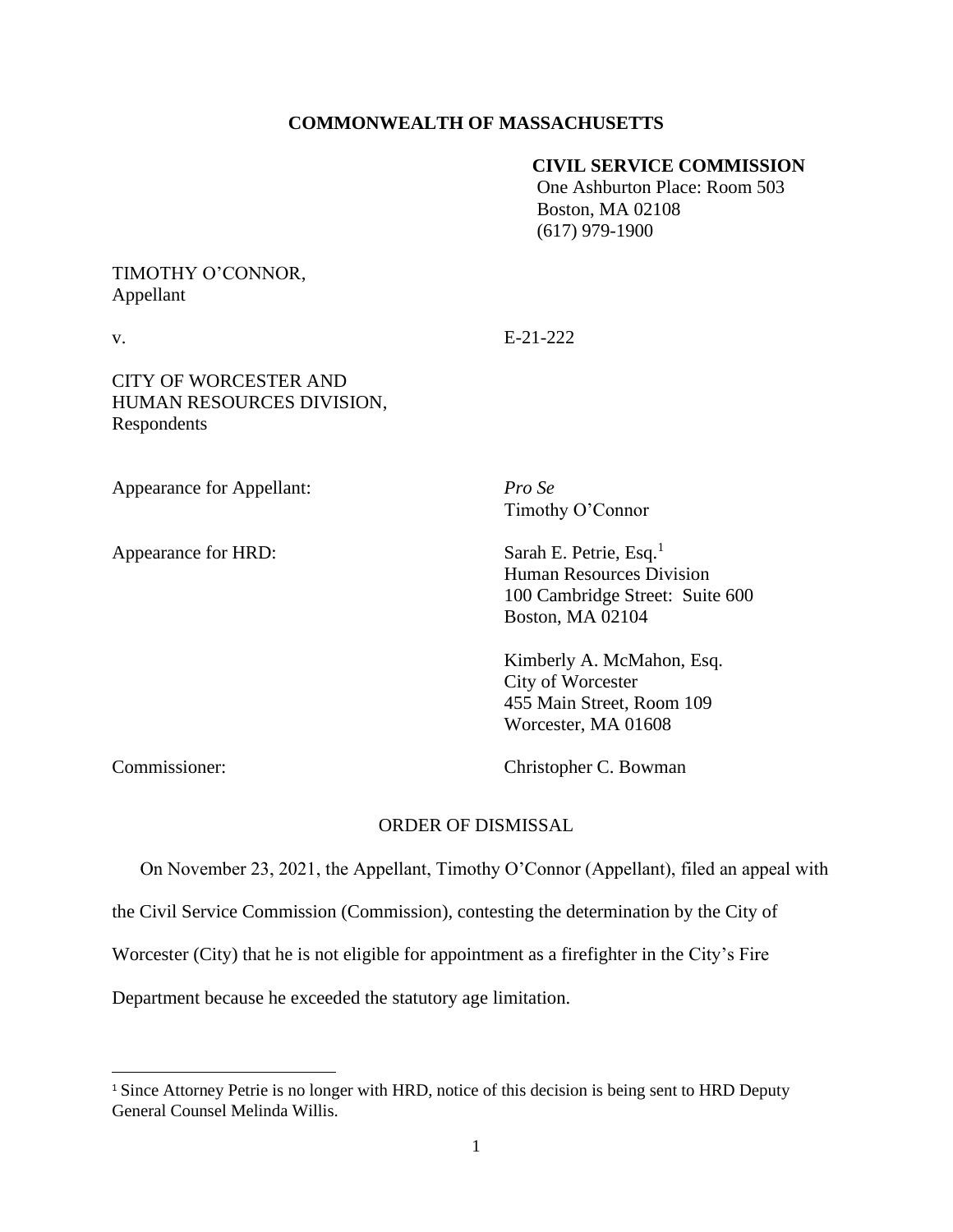On January 11, 2022, I held a remote pre-hearing conference which was attended by the

Appellant, counsel for the City and counsel for the state's Human Resources Division (HRD).

As part of the pre-hearing conference, the parties stipulated to the following:

- A. The written portion of the 2020 firefighter examination, administered by HRD, was initially scheduled to be held on March 21, 2020.
- B. Due to COVID, this examination was postponed to November 19, 2020.
- C. Even when using the initial date, which is the date used by HRD, the Appellant had reached his 32<sup>nd</sup> birthday as of March 21, 2020.

Section 58A of G.L. c. 31 states in part:

"Notwithstanding the provisions of any general or special law to the contrary, in any city, town or district that accepts this section, no person shall be eligible to have his name certified for original appointment to the position of firefighter or police officer *if such person has reached his thirty-second birthday* on the date of the entrance examination."

As part of the pre-hearing conference, the City argued that the City has indeed accepted the provisions of Section 58A and, thus, the Appellant, who had reached his 32<sup>nd</sup> birthday as of March 21, 2020, was not eligible for appointment. The City also pointed to the fact that the Appellant, based on the documents provided by HRD, incorrectly answered the exam application question which asks: "Will you be 31 years of age or younger on March 21, 2020?" The Appellant incorrectly answered: "yes".

The Appellant reported that he: is now 33 years old; lived in Worcester for most of his life; has worked at a quasi-state agency for the past 5 ½ years; and is in superior health, participating in Cross Fit and other fitness regimens. He does not dispute that he was 32 at the time of the initial examination date; and reports that his answer to the above-referenced question was an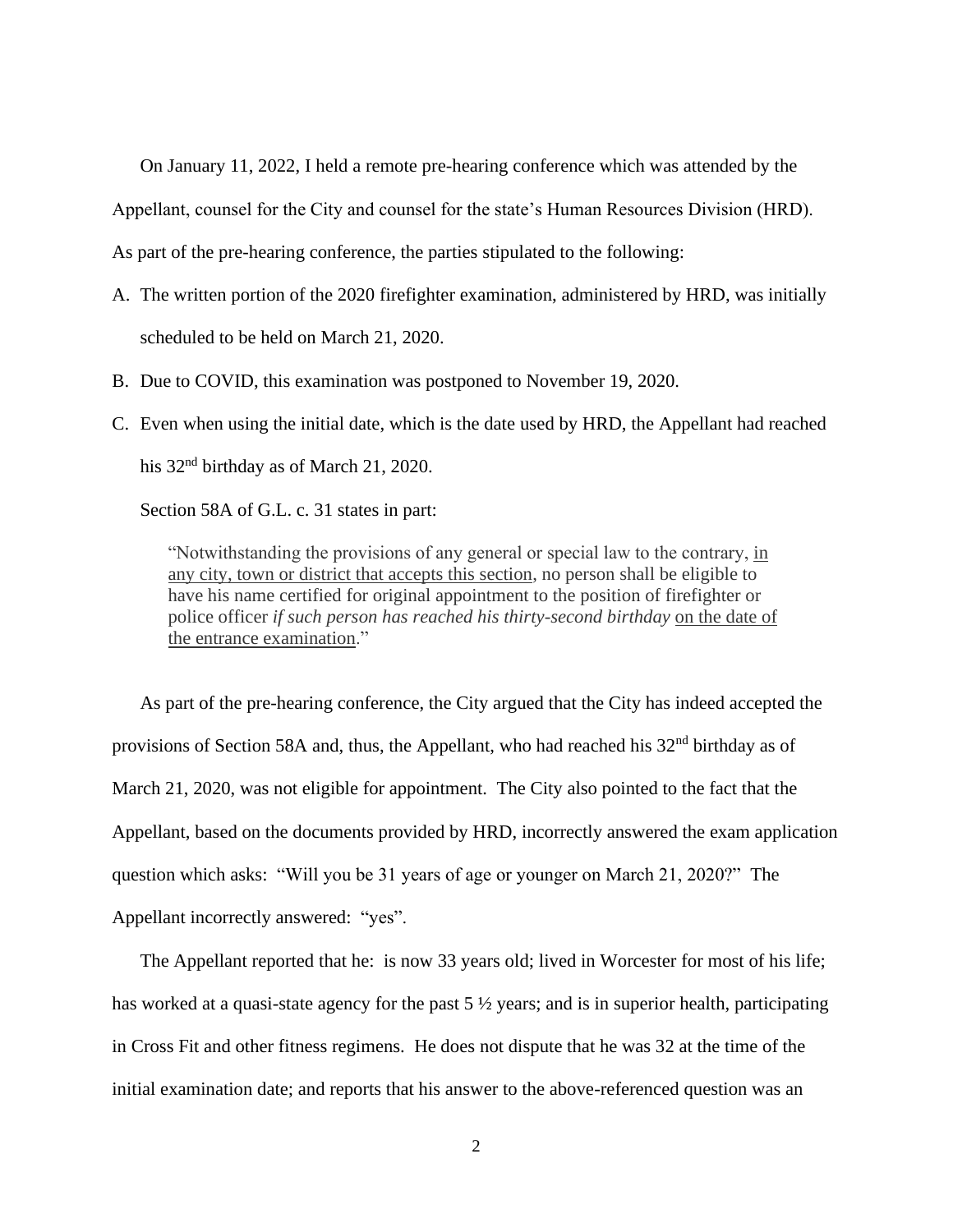oversight on his part. While the Appellant states that he understands the need for a maximum age cap, he, in effect, argued that the provision, applied here, has had an illogical result, preventing his appointment as a Worcester firefighter.

On January 13, 2022, I issued a Procedural Order which joined HRD as a party to this appeal and effectively ordered the City to produce evidence that the City had accepted the provisions of G.L. c. 31, § 58A. After significant delay, the City did produce a City Council Order showing that the City Council accepted the provisions of this section of the civil service law on that date on December 4, 2001.

### *Summary Decision Standard*

When a party is of the opinion there is no genuine issue of fact relating to all or part of a claim or defense and he or she is entitled to prevail as a matter of law, the Party may move, with or without supporting affidavits, for summary decision on the claim or defense. 801 CMR 1.01(7)(h). These motions are decided under the well-recognized standards for summary disposition as a matter of law—i.e., "viewing the evidence in the light most favorable to the nonmoving party", the substantial and credible evidence established that the non-moving party has "no reasonable expectation" of prevailing on at least one "essential element of the case", and has not rebutted this evidence by "plausibly suggesting" the existence of "specific facts" to raise "above the speculative level" the existence of a material factual dispute requiring an evidentiary hearing. See e.g., Lydon v. Massachusetts Parole Board, 18 MCSR 216 (2005). Accord Milliken & Co., v. Duro Textiles LLC, [451 Mass. 547,](http://sll.gvpi.net/document.php?field=jd&value=sjcapp:451_mass._547) 550 n.6 (2008); Maimonides School v. Coles, 71 Mass. App. Ct. 240, 249 (2008). See also Iannacchino v. Ford Motor Company, [451 Mass. 623,](http://sll.gvpi.net/document.php?field=jd&value=sjcapp:451_mass._623) 635-636 (2008) (discussing standard for deciding motions to dismiss); cf. R.J.A. v. K.A.V., [406](http://sll.gvpi.net/document.php?field=jd&value=sjcapp:406_mass._698)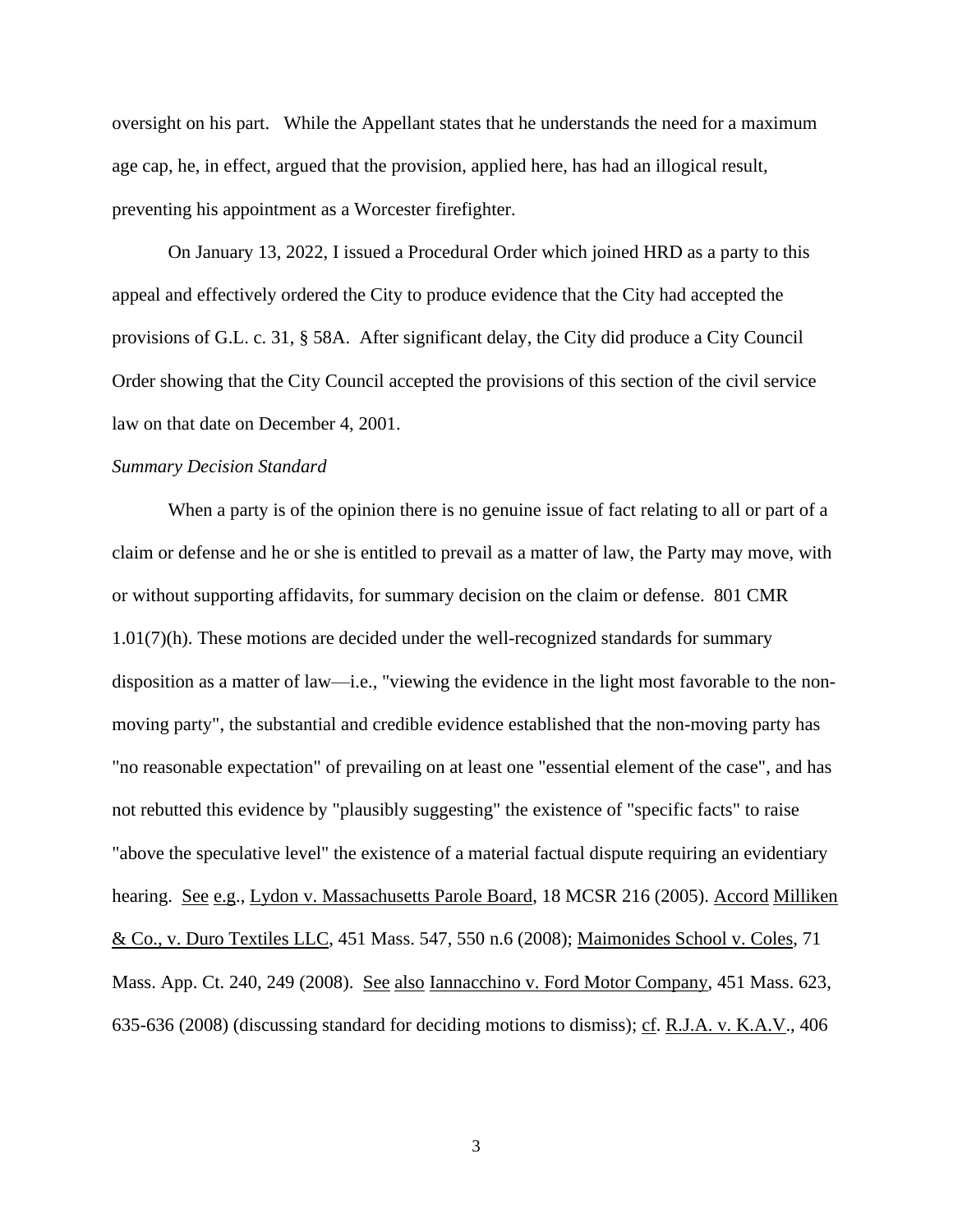[Mass. 698](http://sll.gvpi.net/document.php?field=jd&value=sjcapp:406_mass._698) (1990) (factual issues bearing on plaintiff's standing required denial of motion to dismiss).

### *Analysis / Conclusion*

It is undisputed that the Appellant had reached his  $32<sup>nd</sup>$  birthday as of the date that the firefighter examination was scheduled to be administered on March 21, 2020 – and as of the date that that the examination was actually administered after a delay due to COVID emergencyrelated orders. The City has also produced evidence showing that it accepted the provisions of Section 58A which prohibits the appointment of a candidate for firefighter who has reached his 32<sup>nd</sup> birthday as of the date of the firefighter examination. While the Appellant raises the legitimate question of whether this statute has the unintended consequence of preventing wellqualified applicants from being considered for appointment, that is a question for the Legislature, not the Commission.

For these reasons, the Appellant's appeal under Docket No. E-24-222 is hereby

### *dismissed*.

Civil Service Commission

*/s/ Christopher Bowman* Christopher C. Bowman Chair

By a vote of the Civil Service Commission (Bowman, Chair; Camuso, Stein and Tivnan, Commissioners) on May 20, 2022.

Either party may file a motion for reconsideration within ten days of the receipt of this Commission order or decision. Under the pertinent provisions of the Code of Mass. Regulations, 801 CMR 1.01(7)(l), the motion must identify a clerical or mechanical error in this order or decision or a significant factor the Agency or the Presiding Officer may have overlooked in deciding the case. A motion for reconsideration does not toll the statutorily prescribed thirty-day time limit for seeking judicial review of this Commission order or decision.